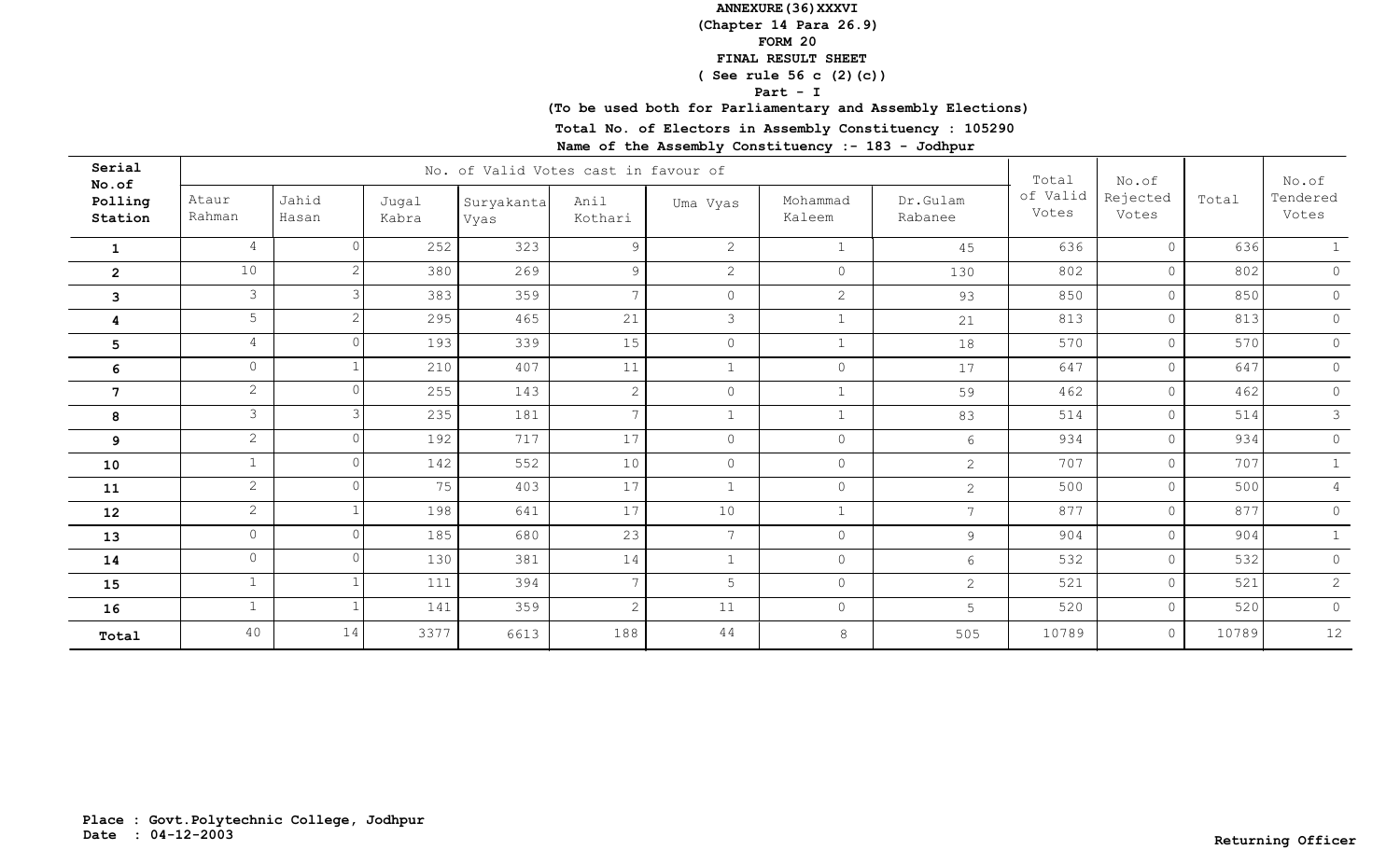### **(Chapter 14 Para 26.9)**

**FORM 20**

### **FINAL RESULT SHEET**

# **( See rule 56 c (2)(c))**

**Part - I**

### **(To be used both for Parliamentary and Assembly Elections)**

**Total No. of Electors in Assembly Constituency : 105290**

| Serial<br>No.of    |                 |                |                | No. of Valid Votes cast in favour of |                 |                 |                    |                     | Total             | No.of<br>Rejected<br>Votes | Total | No.of<br>Tendered<br>Votes |
|--------------------|-----------------|----------------|----------------|--------------------------------------|-----------------|-----------------|--------------------|---------------------|-------------------|----------------------------|-------|----------------------------|
| Polling<br>Station | Ataur<br>Rahman | Jahid<br>Hasan | Jugal<br>Kabra | Suryakanta<br>Vyas                   | Anil<br>Kothari | Uma Vyas        | Mohammad<br>Kaleem | Dr.Gulam<br>Rabanee | of Valid<br>Votes |                            |       |                            |
| 17                 | $\mathbf{1}$    |                | 90             | 331                                  | 6               | $\circ$         | $\circ$            | $\circ$             | 429               | $\circ$                    | 429   | $\Omega$                   |
| 18                 | $\mathbf{2}$    |                | 146            | 513                                  | 18              | $8\,$           | $\mathbf{1}$       | 3                   | 693               | $\circ$                    | 693   | $\circ$                    |
| 19                 | $\overline{2}$  |                | 145            | 290                                  | 4               | $\mathcal{S}$   | $\circ$            | 6                   | 453               | $\circ$                    | 453   | $\circ$                    |
| 20                 | $\mathbf{1}$    |                | 186            | 456                                  | 25              | 5               | $\mathbf 1$        | 2                   | 679               | $\circ$                    | 679   | $\circ$                    |
| 21                 | $\circ$         |                | 165            | 596                                  | 15              | $6\phantom{.}6$ | $\mathbf{1}$       | $\overline{4}$      | 789               | $\circ$                    | 789   | $\circ$                    |
| 22                 | $\mathcal{S}$   |                | 460            | 209                                  | 2               | 14              | $\mathbf{2}$       | 29                  | 720               | $\circ$                    | 720   | $\circ$                    |
| 23                 | $\mathcal{S}$   |                | 246            | 193                                  | 2               | 6               | $\mathcal{S}$      | 104                 | 557               | $\circ$                    | 557   | $\circ$                    |
| 24                 | $\mathbf{1}$    |                | 263            | 181                                  | $\mathbf{2}$    | $\mathbf{1}$    | $\circ$            | 32                  | 482               | $\circ$                    | 482   | $\overline{0}$             |
| 25                 | 18              |                | 315            | 35                                   | $\overline{2}$  | 9               | 12                 | 387                 | 780               | $\circ$                    | 780   | $\circ$                    |
| 26                 | $\mathbf{2}$    |                | 130            | 469                                  | $\overline{7}$  | $\mathcal{S}$   | $\mathcal{E}$      | $7\overline{ }$     | 621               | $\circ$                    | 621   | $\circledcirc$             |
| 27                 | $\mathbf{1}$    |                | 162            | 675                                  | $\overline{4}$  | 5               | $\circledcirc$     | 45                  | 893               | $\circ$                    | 893   | $\circ$                    |
| 28                 | $7\overline{ }$ |                | 231            | $7\phantom{.0}$                      | 3               | 4               | $7^{\circ}$        | 339                 | 600               | $\circ$                    | 600   | $\circ$                    |
| 29                 | 5               |                | 378            | 378                                  | 11              | $\mathbf{1}$    | $\mathbf{1}$       | 34                  | 811               | $\circ$                    | 811   | $\circ$                    |
| 30                 | $\mathcal{S}$   |                | 221            | 592                                  | 12              | $\mathcal{S}$   | $\circ$            | 51                  | 883               | $\circ$                    | 883   | $\circ$                    |
| 31                 | 8               |                | 355            | 202                                  | 10              | 5               | 3                  | 135                 | 722               | $\circ$                    | 722   | $\circ$                    |
| 32                 | $7^{\circ}$     | $\Omega$       | 460            | 164                                  | $\overline{2}$  | $\overline{4}$  | $\mathbf 1$        | 63                  | 701               | $\circledcirc$             | 701   | $\circ$                    |
| Total              | 64              | 27             | 3953           | 5291                                 | 125             | 77              | 35                 | 1241                | 10813             | $\circ$                    | 10813 | $\circ$                    |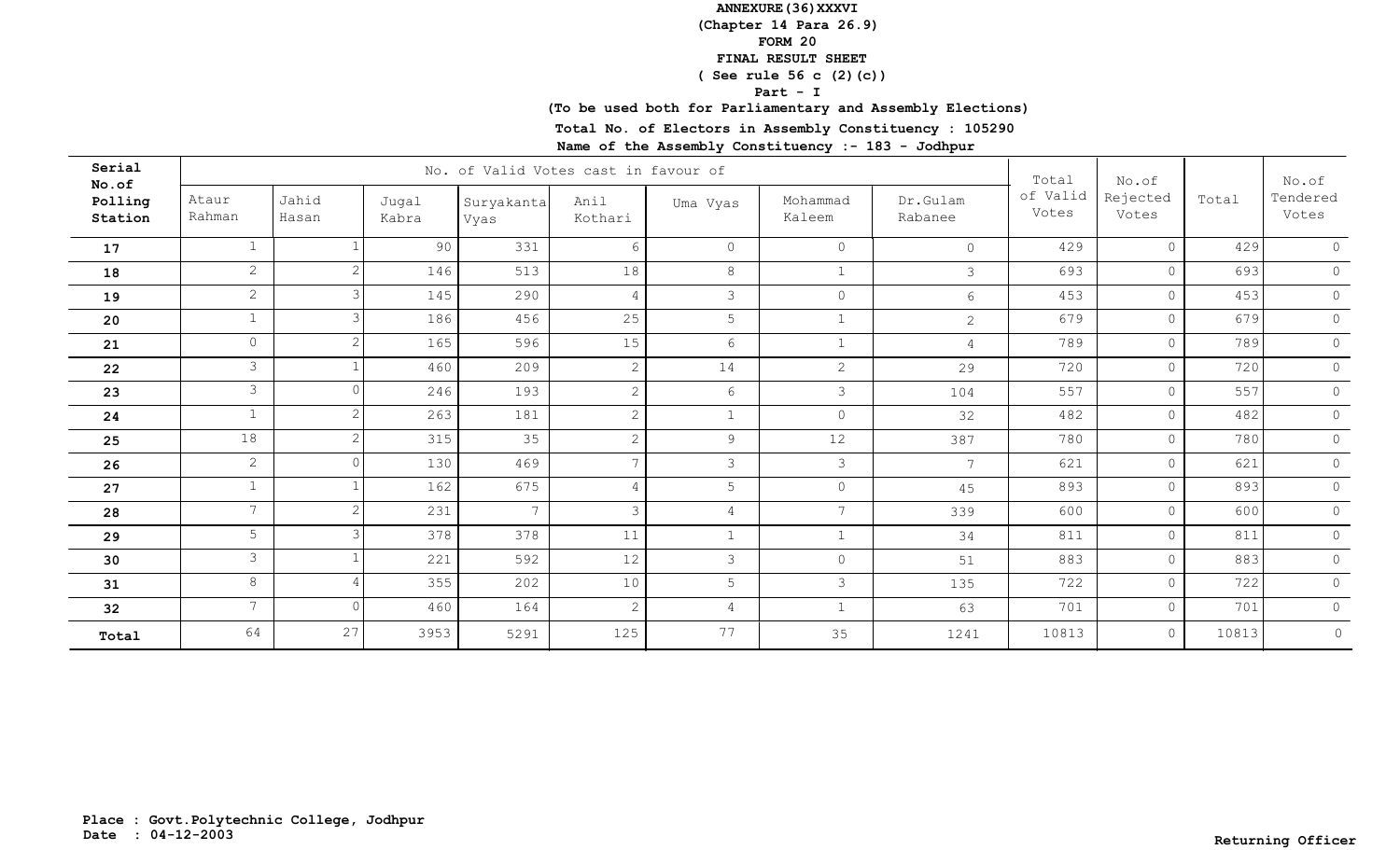### **(Chapter 14 Para 26.9)**

#### **FORM 20**

## **FINAL RESULT SHEET**

# **( See rule 56 c (2)(c))**

**Part - I**

# **(To be used both for Parliamentary and Assembly Elections)**

**Total No. of Electors in Assembly Constituency : 105290**

| Serial<br>No.of    |                 |                | No. of Valid Votes cast in favour of | Total              | No.of           |                 | No.of              |                     |                   |                   |       |                   |
|--------------------|-----------------|----------------|--------------------------------------|--------------------|-----------------|-----------------|--------------------|---------------------|-------------------|-------------------|-------|-------------------|
| Polling<br>Station | Ataur<br>Rahman | Jahid<br>Hasan | Jugal<br>Kabra                       | Suryakanta<br>Vyas | Anil<br>Kothari | Uma Vyas        | Mohammad<br>Kaleem | Dr.Gulam<br>Rabanee | of Valid<br>Votes | Rejected<br>Votes | Total | Tendered<br>Votes |
| 33                 | $\mathcal{S}$   |                | 238                                  | 210                | $\overline{7}$  | $\mathbf{1}$    | $\mathbf{1}$       | 97                  | 557               | $\circ$           | 557   | $\Omega$          |
| 34                 | 5 <sup>5</sup>  |                | 277                                  | 336                | 20              | $\overline{4}$  | 3                  | 99                  | 747               | $\circ$           | 747   | $\circ$           |
| 35                 | 9               |                | 324                                  | 77                 | 4               | $\mathcal{S}$   | $\mathcal{S}$      | 362                 | 789               | $\circ$           | 789   | $\circ$           |
| 36                 | $\overline{4}$  |                | 241                                  | 388                | 22              | $6\phantom{.}6$ | $\circ$            | 10                  | 672               | $\circ$           | 672   | $\circ$           |
| 37                 | $\overline{2}$  |                | 140                                  | 570                | 9               | $\mathbf{1}$    | $\mathbf{1}$       | $\sqrt{6}$          | 730               | $\circ$           | 730   | $\circ$           |
| 38                 |                 |                | 148                                  | 781                | 5               | 7               | $\mathbf 1$        | $\mathbf{2}$        | 947               | $\circ$           | 947   | $\circ$           |
| 39                 | $\mathbf{1}$    |                | 233                                  | 567                | 16              | 2               | $\circ$            | $\overline{4}$      | 824               | $\circ$           | 824   | $\circ$           |
| 40                 | $4\overline{ }$ |                | 267                                  | 256                | $\mathbf{2}$    | 2               | 3                  | 281                 | 817               | $\circ$           | 817   | $\overline{0}$    |
| 41                 | 4               |                | 318                                  | 312                | $8\,$           | 2               | $\mathbf{2}$       | 77                  | 725               | $\circ$           | 725   | $\circ$           |
| 42                 | $\mathbf{1}$    |                | 188                                  | 284                |                 | 12              | $\circ$            | 41                  | 528               | $\circ$           | 528   | $\circledcirc$    |
| 43                 | $\mathbf{1}$    |                | 323                                  | 212                | 3               | 5               | $\overline{2}$     | 443                 | 990               | $\circ$           | 990   | $\circ$           |
| 44                 | $\overline{2}$  |                | 348                                  | 310                | 14              | $\mathbf 1$     | $\mathbf{1}$       | 103                 | 779               | $\circ$           | 779   | $\circ$           |
| 45                 | $\mathcal{S}$   |                | 246                                  | 421                | 21              | $6\phantom{.}6$ | $\circ$            | 204                 | 902               | $\circ$           | 902   | $\circledcirc$    |
| 46                 | 13              |                | 425                                  | 295                | 12              | 2               | 4                  | 131                 | 884               | $\circ$           | 884   | $\circ$           |
| 47                 | 11              |                | 279                                  | 227                | 13              | $\mathcal{S}$   | $\overline{2}$     | 236                 | 772               | $\circ$           | 772   | $\circ$           |
| 48                 | $\mathbf{1}$    | $\cap$         | 308                                  | 319                | 8               | $\circledcirc$  | $\overline{2}$     | $\sqrt{6}$          | 644               | $\circ$           | 644   | $\circ$           |
| Total              | 65              | 25             | 4303                                 | 5565               | 165             | 57              | 25                 | 2102                | 12307             | $\circ$           | 12307 | $\circ$           |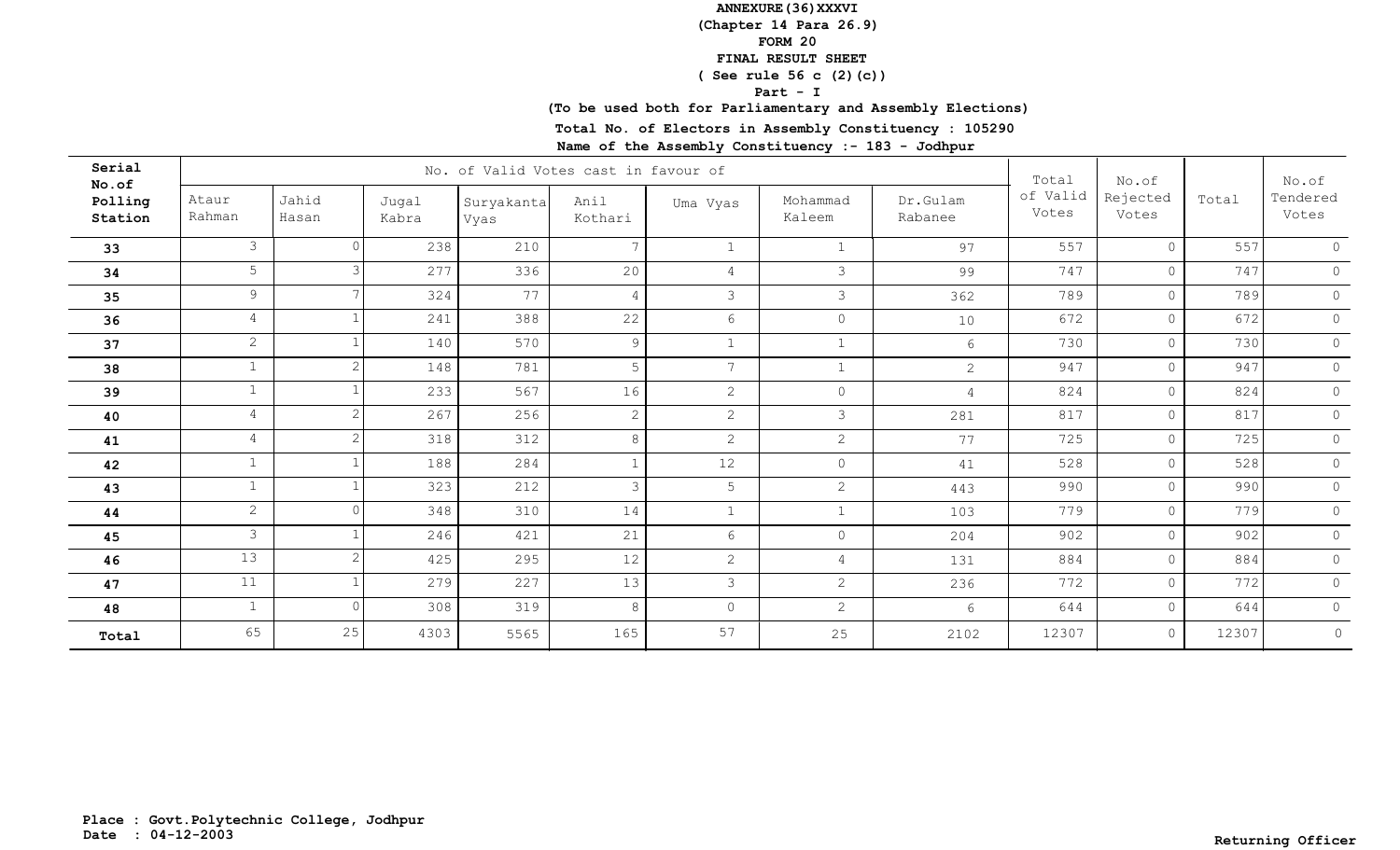### **(Chapter 14 Para 26.9)**

#### **FORM 20**

### **FINAL RESULT SHEET**

# **( See rule 56 c (2)(c))**

**Part - I**

# **(To be used both for Parliamentary and Assembly Elections)**

**Total No. of Electors in Assembly Constituency : 105290**

| Serial<br>No.of    |                 |                |                |                    | No. of Valid Votes cast in favour of |                |                    |                     | Total             | No.of             |       | No.of               |
|--------------------|-----------------|----------------|----------------|--------------------|--------------------------------------|----------------|--------------------|---------------------|-------------------|-------------------|-------|---------------------|
| Polling<br>Station | Ataur<br>Rahman | Jahid<br>Hasan | Jugal<br>Kabra | Suryakanta<br>Vyas | Anil<br>Kothari                      | Uma Vyas       | Mohammad<br>Kaleem | Dr.Gulam<br>Rabanee | of Valid<br>Votes | Rejected<br>Votes | Total | Tendered<br>Votes   |
| 49                 |                 |                | 147            | 253                | 16                                   | $\overline{2}$ | $\circ$            | 78                  | 498               | $\circ$           | 498   | $\circ$             |
| 50                 |                 | $\Omega$       | 271            | 229                | 9                                    | $\circ$        | $\circ$            | 73                  | 592               | $\circ$           | 592   | $\circ$             |
| 51                 | 6 <sup>1</sup>  |                | 185            | 272                | 6                                    | 1              | $\mathbf{1}$       | 190                 | 667               | $\circ$           | 667   | $\circ$             |
| 52                 | $\mathcal{S}$   |                | 171            | 259                | 4                                    | $\overline{2}$ | $\mathbf{2}$       | 105                 | 551               | $\circ$           | 551   | $\circ$             |
| 53                 | $\mathcal{S}$   |                | 183            | 206                | $\overline{2}$                       | $\mathbf{1}$   | $\mathbf{1}$       | 146                 | 547               | $\circledcirc$    | 547   | $\circ$             |
| 54                 | 9               | 19             | 466            | 259                | $7\overline{ }$                      | 5              | 4                  | 226                 | 995               | $\circ$           | 995   | $\mathbb O$         |
| 55                 | $\circ$         | 2              | 170            | 263                | 6                                    | $\mathbf{1}$   | $\circ$            | 29                  | 471               | $\circ$           | 471   | $\circledcirc$      |
| 56                 | 6               |                | 343            | 389                | 5                                    | $\overline{2}$ | $\mathbf{1}$       | 115                 | 865               | $\circ$           | 865   | $\circledcirc$      |
| 57                 | 5 <sup>5</sup>  |                | 408            | 127                | $\overline{4}$                       | $\overline{2}$ | $\mathbf 1$        | 167                 | 717               | $\circ$           | 717   | $\circ$             |
| 58                 | $\overline{4}$  |                | 283            | 147                | 3                                    | $\overline{2}$ | $\overline{4}$     | 238                 | 683               | $\circ$           | 683   | $\mathsf{O}\xspace$ |
| 59                 | 4               |                | 385            | 572                | $\overline{4}$                       | $\mathcal{S}$  | $\overline{4}$     | 42                  | 1017              | $\circ$           | 1017  | $\circ$             |
| 60                 | $\mathcal{S}$   |                | 422            | 309                | 2                                    | $\overline{4}$ | $\overline{2}$     | 38                  | 786               | $\overline{0}$    | 786   | $\circledcirc$      |
| 61                 | $\mathbf{1}$    |                | 316            | 322                | 6                                    | $\mathcal{S}$  | $\overline{2}$     | 29                  | 682               | $\circ$           | 682   | $\circ$             |
| 62                 | $\overline{2}$  |                | 281            | 198                | 5                                    | 1              | 3                  | 108                 | 601               | $\circ$           | 601   | $\circ$             |
| 63                 | 12              |                | 467            | 29                 | 5                                    | 11             | $\mathbf{1}$       | 155                 | 685               | $\overline{0}$    | 685   | $\circ$             |
| 64                 | $4\overline{ }$ |                | 245            | 192                | 2                                    | $\mathcal{S}$  | $\overline{2}$     | 137                 | 586               | $\circ$           | 586   | $\circ$             |
| Total              | 64              | 77             | 4743           | 4026               | 86                                   | 43             | 28                 | 1876                | 10943             | $\circ$           | 10943 | $\circledcirc$      |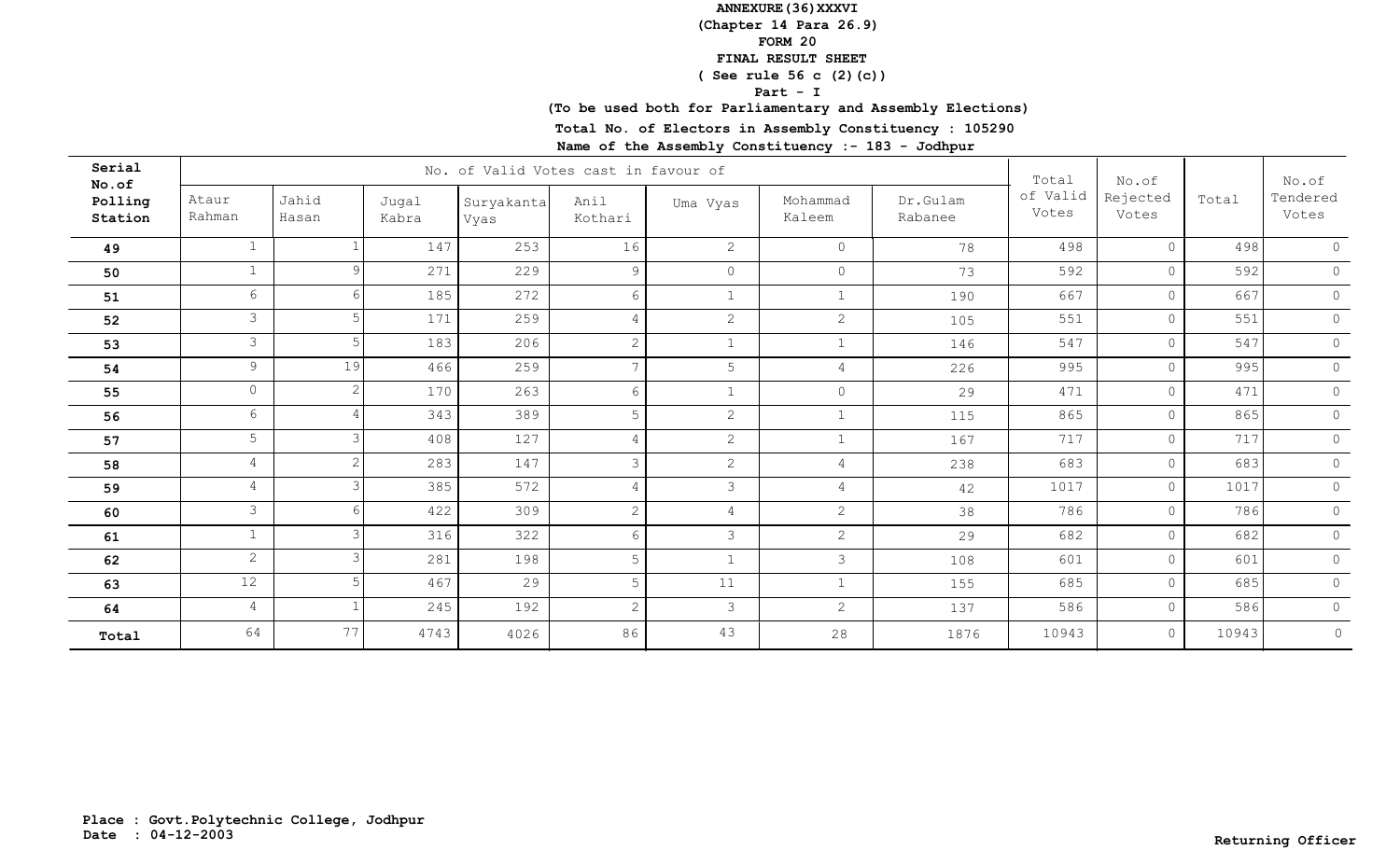### **(Chapter 14 Para 26.9)**

**FORM 20**

### **FINAL RESULT SHEET**

# **( See rule 56 c (2)(c))**

**Part - I**

# **(To be used both for Parliamentary and Assembly Elections)**

**Total No. of Electors in Assembly Constituency : 105290**

| Serial<br>No.of    |                 |                |                | No. of Valid Votes cast in favour of |                 |                 |                    |                     | Total             | No.of<br>Rejected<br>Votes | Total | No.of             |
|--------------------|-----------------|----------------|----------------|--------------------------------------|-----------------|-----------------|--------------------|---------------------|-------------------|----------------------------|-------|-------------------|
| Polling<br>Station | Ataur<br>Rahman | Jahid<br>Hasan | Jugal<br>Kabra | Suryakanta<br>Vyas                   | Anil<br>Kothari | Uma Vyas        | Mohammad<br>Kaleem | Dr.Gulam<br>Rabanee | of Valid<br>Votes |                            |       | Tendered<br>Votes |
| 65                 | 4               |                | 178            | 396                                  | 15              | $\circ$         | $\mathbf{1}$       | 18                  | 619               | $\circ$                    | 619   | $\Omega$          |
| 66                 | $\mathcal{S}$   | 12             | 235            | 346                                  | 20              | 7               | $\overline{2}$     | 14                  | 639               | $\circ$                    | 639   | $\circ$           |
| 67                 | 5 <sup>1</sup>  |                | 389            | 134                                  | $\mathbf{2}$    | $\mathbf{1}$    | 4                  | 58                  | 599               | $\circ$                    | 599   | $\circ$           |
| 68                 | $\overline{2}$  |                | 324            | 26                                   | $\overline{0}$  | $\mathcal{S}$   | $\overline{2}$     | 101                 | 461               | $\circ$                    | 461   | $\circ$           |
| 69                 | $\mathbf{1}$    | 14             | 394            | 104                                  | $\overline{2}$  | $\sqrt{2}$      | $\mathbf{1}$       | 119                 | 637               | $\circ$                    | 637   | $\circledcirc$    |
| 70                 | $\circ$         |                | 288            | 171                                  | $\mathcal{E}$   | 2               | 5                  | 165                 | 641               | $\circ$                    | 641   | $\circ$           |
| 71                 | $\mathcal{S}$   |                | 479            | 30                                   | $\Omega$        | $\mathcal{S}$   | $\overline{4}$     | 138                 | 662               | $\circ$                    | 662   | $\circ$           |
| 72                 | $4\overline{ }$ |                | 340            | 25                                   | $\overline{0}$  | $\circ$         | 2                  | 201                 | 578               | $\circ$                    | 578   | $\circ$           |
| 73                 | 6               |                | 364            | 6                                    |                 | 5               | $\mathbf{2}$       | 86                  | 476               | $\circ$                    | 476   | $\circ$           |
| 74                 | $\overline{7}$  | $15$           | 378            | 57                                   |                 | $\overline{4}$  | $\circ$            | 213                 | 675               | $\circ$                    | 675   | $\circledcirc$    |
| 75                 | 13              |                | 377            | 263                                  | 6               | $6\overline{6}$ | $\mathbf{2}$       | 147                 | 819               | $\circ$                    | 819   | $\circ$           |
| 76                 | $\mathcal{S}$   |                | 345            | 184                                  | 12              | 2               | $\mathbf{1}$       | 144                 | 691               | $\circ$                    | 691   | $\circ$           |
| 77                 | $\overline{4}$  |                | 393            | $\mathcal{S}$                        | $\circ$         | $\overline{c}$  | $\overline{2}$     | 360                 | 764               | $\circ$                    | 764   | $\circ$           |
| 78                 | 6               |                | 312            | 64                                   | $\circ$         | 4               | $\overline{4}$     | 482                 | 873               | $\circ$                    | 873   | $\circ$           |
| 79                 | $7^{\circ}$     |                | 181            | 191                                  | 6               | $\mathbf{1}$    | $\overline{4}$     | 154                 | 545               | $\circ$                    | 545   | $\circ$           |
| 80                 | $\mathcal{S}$   |                | 306            | 409                                  | 12              | 2               | $\overline{4}$     | 197                 | 934               | $\circ$                    | 934   | $\circ$           |
| Total              | 71              | 89             | 5283           | 2409                                 | 80              | 44              | 40                 | 2597                | 10613             | $\circ$                    | 10613 | $\circ$           |